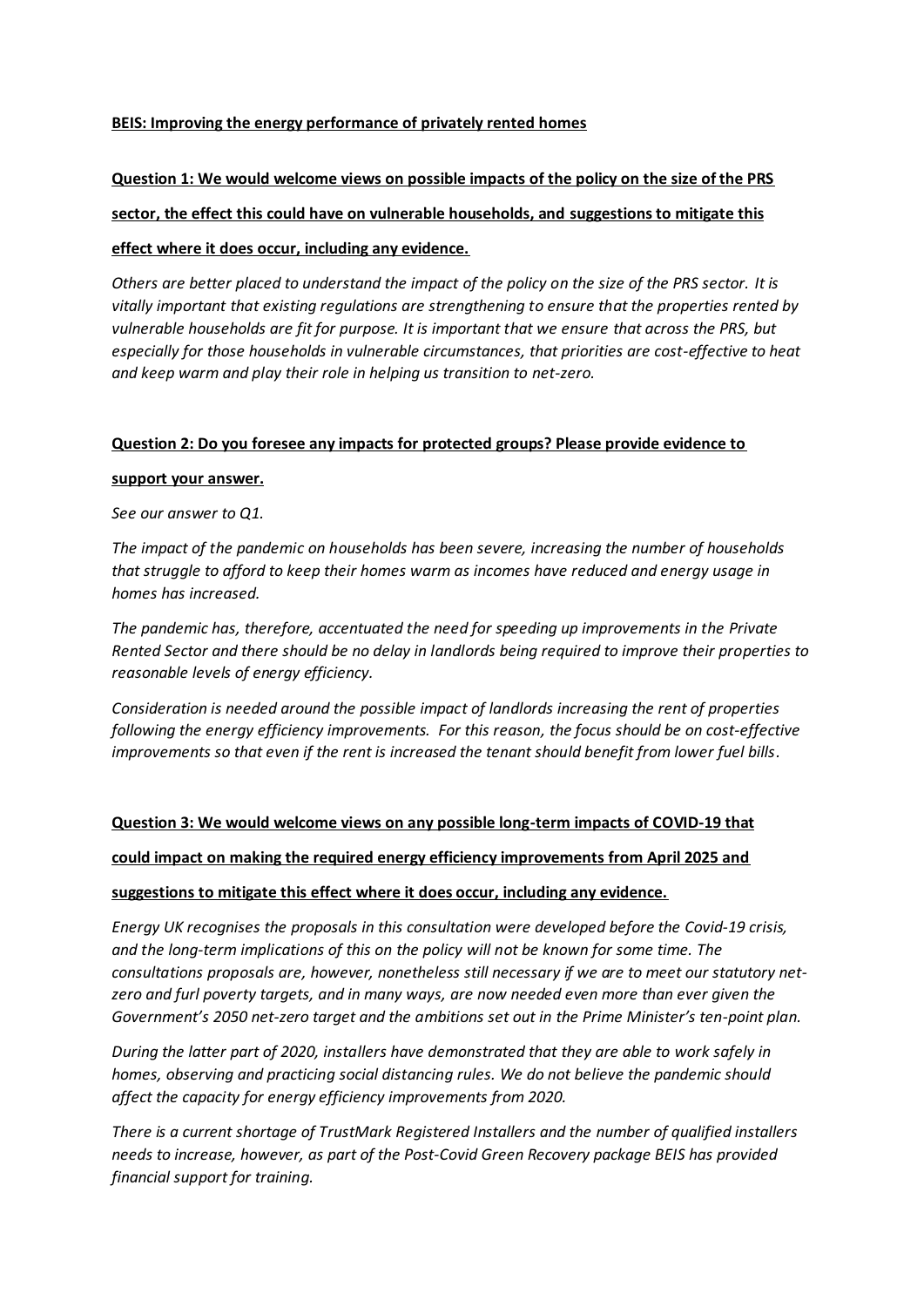### **Question 4: Do you agree with the government's preferred new target of EER C as a minimum**

#### **energy performance standard in the PRS?**

*Yes, this demonstrates consistent government messaging which Energy UK welcomes. Energy UK is pleased to see that the government is considering a tightening of restrictions that will improve homes, help tackle fuel poverty and reduce carbon emissions.* 

*A sole focus on the energy efficiency rating (EER) will not drive the deployment of low carbon heating systems by 2030. However, the Prime Minister's Ten Point Plan pledges the installation of 600,000 heat pumps per year by 2028. Incorporating a dual metric including the environmental impact rating (EIR) would increase the number of heat pumps installed in the private rented sector and will aid government in meeting the significant ramp up.*

*The current EPC does not take new technologies into account.*

#### **Question 5: We would welcome your views on the pros and cons of these alternative metrics,**

#### **in relation to our overall policy goals around reducing carbon emissions, fuel poverty, and**

#### **energy bills; please provide evidence with your answer.**

*Energy UK's view is that industry consensus ought to first be obtained on such questions, as opposed to considering these issues in isolation. We welcome the discussion on having a broader set of metrics for low carbon technologies, however at present it would be of more benefit to continue with what is already 'known' and familiar, with a view to considering these issues in a much wider context in the near future.* 

## **Question 6: Do you agree with the government's preferred policy scenario of requiring 'new**

## **tenancies' to reach EER C from 1 April 2025 and 'all tenancies' to reach EER C by 1 April**

#### **2028? If not, do you have alternative suggestions; please provide evidence with your answer.**

*Energy UK agrees with the government's preferred policy scenario. We are pleased the government has put forward a reasonable timeframe, which also aligns with the government's fuel poverty milestones.* 

## **Question 7: Do you agree with increasing the cost cap to £10,000 inclusive of VAT as our**

#### **preferred policy proposal? If not, please explain why not and provide evidence with your**

#### **answer.**

*Ideally the cost cap should be increased to £15,000. We recognise that including VAT in the overall cost cap might be sensible from a simplicity perspective. We, however, note that making the cost cap inclusive of VAT will lower the actual amount of money that will be spent on measures to improve a property.*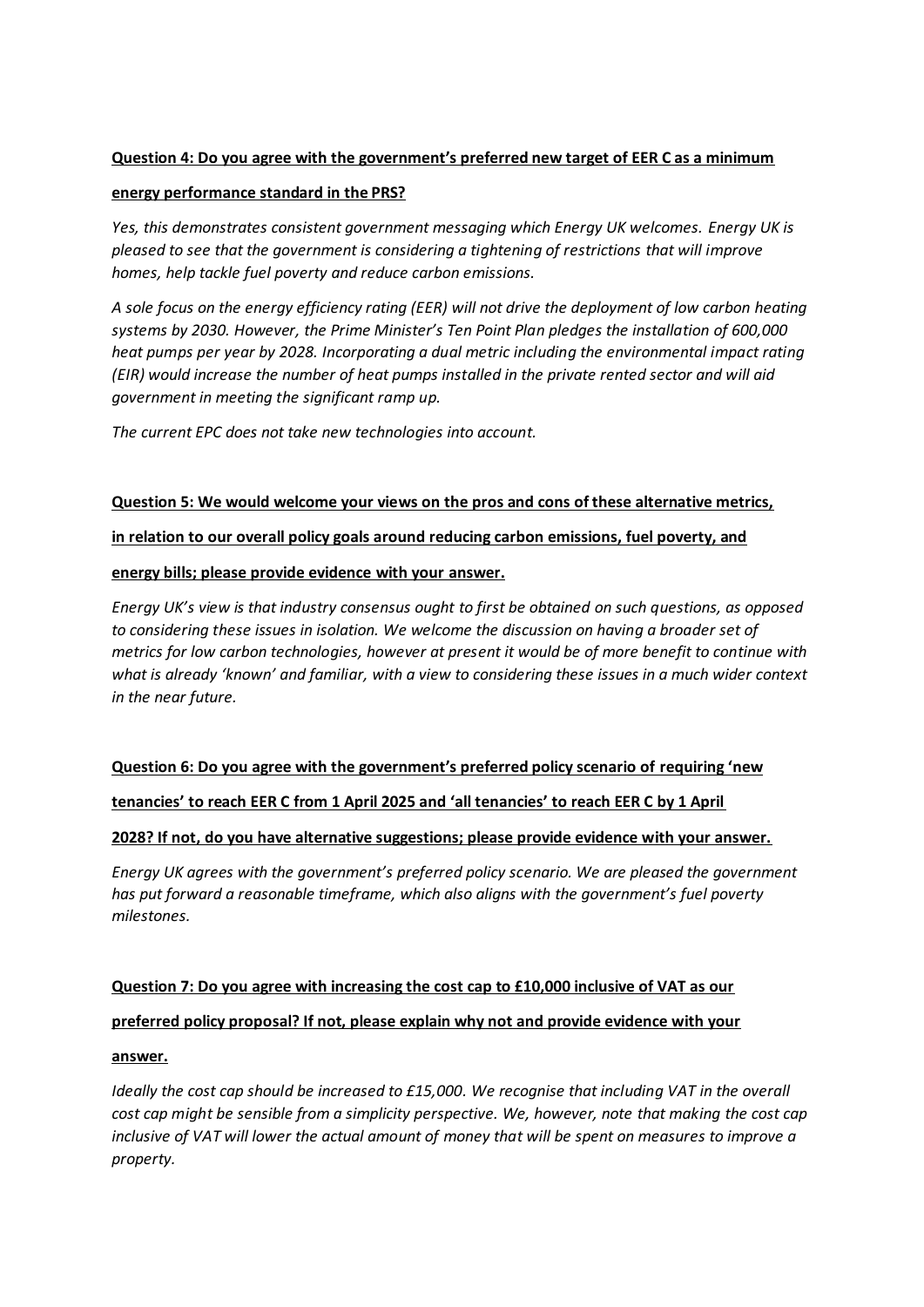## **Question 8: Should the £10,000 cost cap be adjusted for inflation?**

*Yes.*

**Question 9: Should a requirement for landlords to install fabric insulation measures first be introduced? If yes, when, and how should such a requirement be implemented? If no, what are the alternative installation methods that maximise energy efficiency outcomes? Please provide evidence to support your answer.**

*Energy UK has always supported the principle of a fabric-first approach to energy efficiency retrofit. We would enquire; however, as to the need for an additional requirement to be placed on landlords for pursuing this agenda, given the fact that EPC's already recommend this route.*

*There is also a danger of such a policy requirement unintentionally 'locking out' future innovative technologies that may be able to abate carbon and reduce energy bills.*

# **Question 10: We would welcome views on the alternative of a dual metric target to reach both EER Band C cost metric and also EIR Band C carbon metric, with an increased cost cap of £15,000 inclusive of VAT.**

*Energy UK would support this suggestion.* 

**Question 11: Should government introduce an affordability exemption? If so, we would welcome views on how such an exemption should be designed and evidenced, and any**

## **potential impacts on the PRS market.**

*Energy UK would not support an affordability exemption. If we are serious about meeting our netzero and fuel poverty targets, it will be vital that we ensure that all homes are ready for a net-zero future. As a point of principle, landlords should not be allowed to profit from renting properties that are fundamentally not fit for this purpose.*

**Question 12: What should the eligibility criteria be for an affordability exemption if it is introduced, and how can the criteria accommodate fluctuations in a landlord's finances and/or in the value of a property? Please provide evidence to support your answer.** *See answer to Q11.*

## **Question 13: Should we incorporate TrustMark into energy performance improvement works?**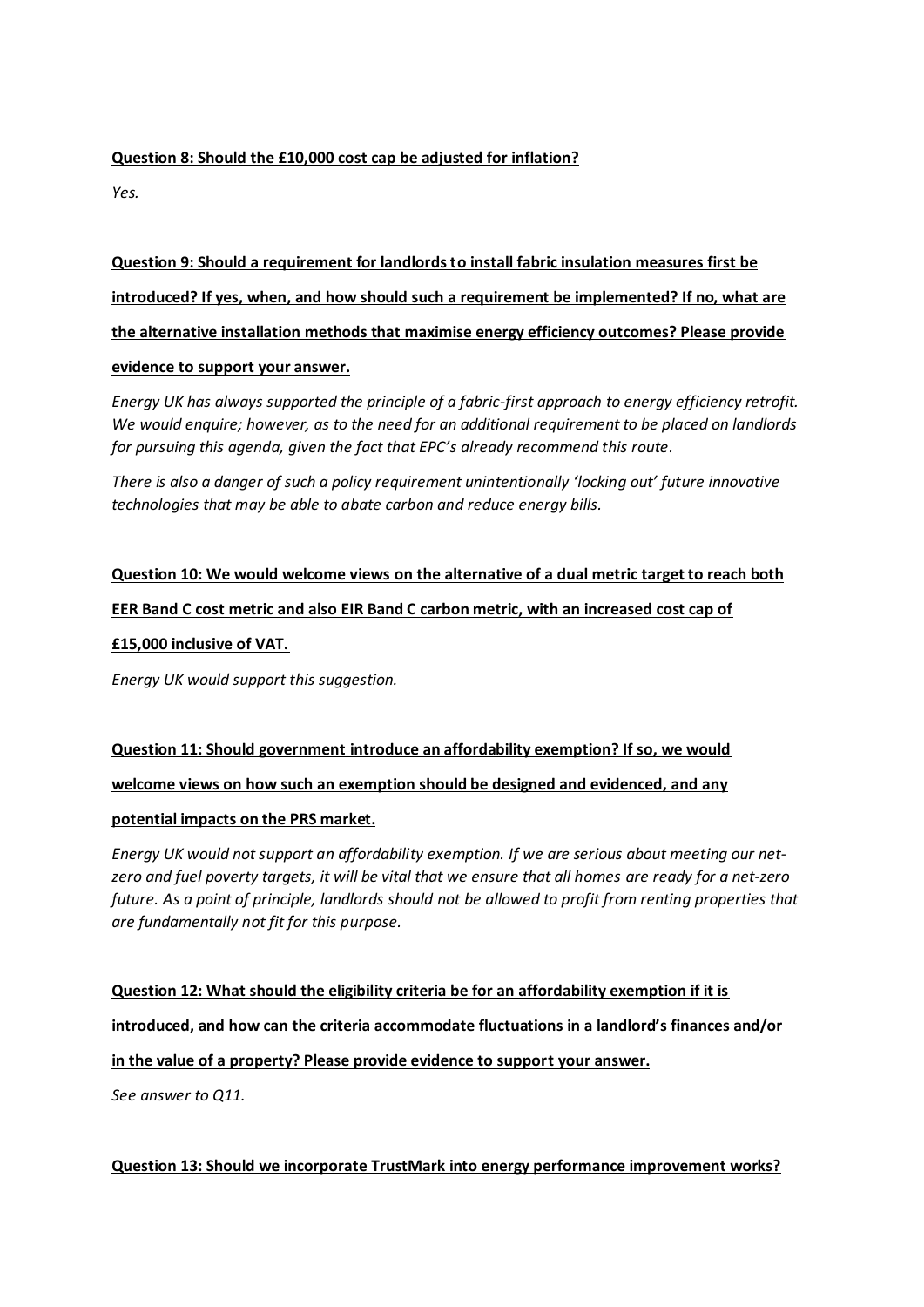#### **If not, please explain why not and provide evidence with your answer.**

*Yes. Given the split incentive in the PRS (the landlord pays for the work but the tenant benefits through lower bills and greater comfort levels) some property owners might be tempted to make improvements as cheaply as possible. Using TrustMark installers should address this in ensuring that work is done to a high quality so the utilization of TrustMark or MCS accredited installers should be stated as a requirement in the legislation. Using TrustMark will mean the measures being logged in the data warehouse an online repository of information relating to building works.*

### **Question 14: What role can the private rented sector play in supporting the rollout of smart**

### **meters and what are the barriers and possible solutions to achieving this?**

*One of the most difficult areas of the smart rollout is privately rented homes, which have many unique barriers blocking acceptance of a smart meter offer. These barriers include renters not feeling empowered to accept the smart meter offer, between tenancies landlords having other priorities and landlords fearing the meter will become a prepayment device in time; which has a stigma in some areas of the rental market when attracting tenants. Energy UK welcomes support, particularly policy levers, to enhance the rollout of smart meters to this critical area of the market to help consumers manage their bills and reduce consumption. Landlord's being obligated to accept a smart meter installation within a specified time period (if the tenant is the bill payer by making it a requirement of the landlords tenancy contract to accept an installation) or being unable to rent the property is an approach we support, and has been raised recently within the smart meter programme as an idea that is worthy of further investigation.* 

*Added to that policy lever would be the opportunity to assign an appropriate SAP score to the installation of a smart meter and include this within EPC rating methodology. This would incentivise increased uptake of smart meters in all areas of the housing market, and due to the remote meter reading capabilities of smart meters this would drive an improvement in the quality of consumption data held on the EPC register. Policy lever support in this area would also be a cost-effective way of delivering the rollout and help achieve the national net zero targets.*

#### **Question 15: We would welcome views on whether the PRS Regulations may need to be**

#### **tightened further for the 2030s? Please provide evidence with your answer.**

*Yes, as the current proposals will only bring 77% of privately rented properties to an EPC C by 2030. Further changes need to be in line with other policies such as heat and net zero.*

#### **Question 16: What are the other steps government could take to increase awareness and**

#### **understanding of the PRS Regulations?**

*The government, businesses and public authorities will need to work together in creating a clear public awareness campaign to communicate the updated PRS regulations and what they mean for landlords and tenants.*

*The government should also do more to publicise successful legal action against landlords and tenants acting in breach of the regulations. The experience to date has been that the threat of Civil*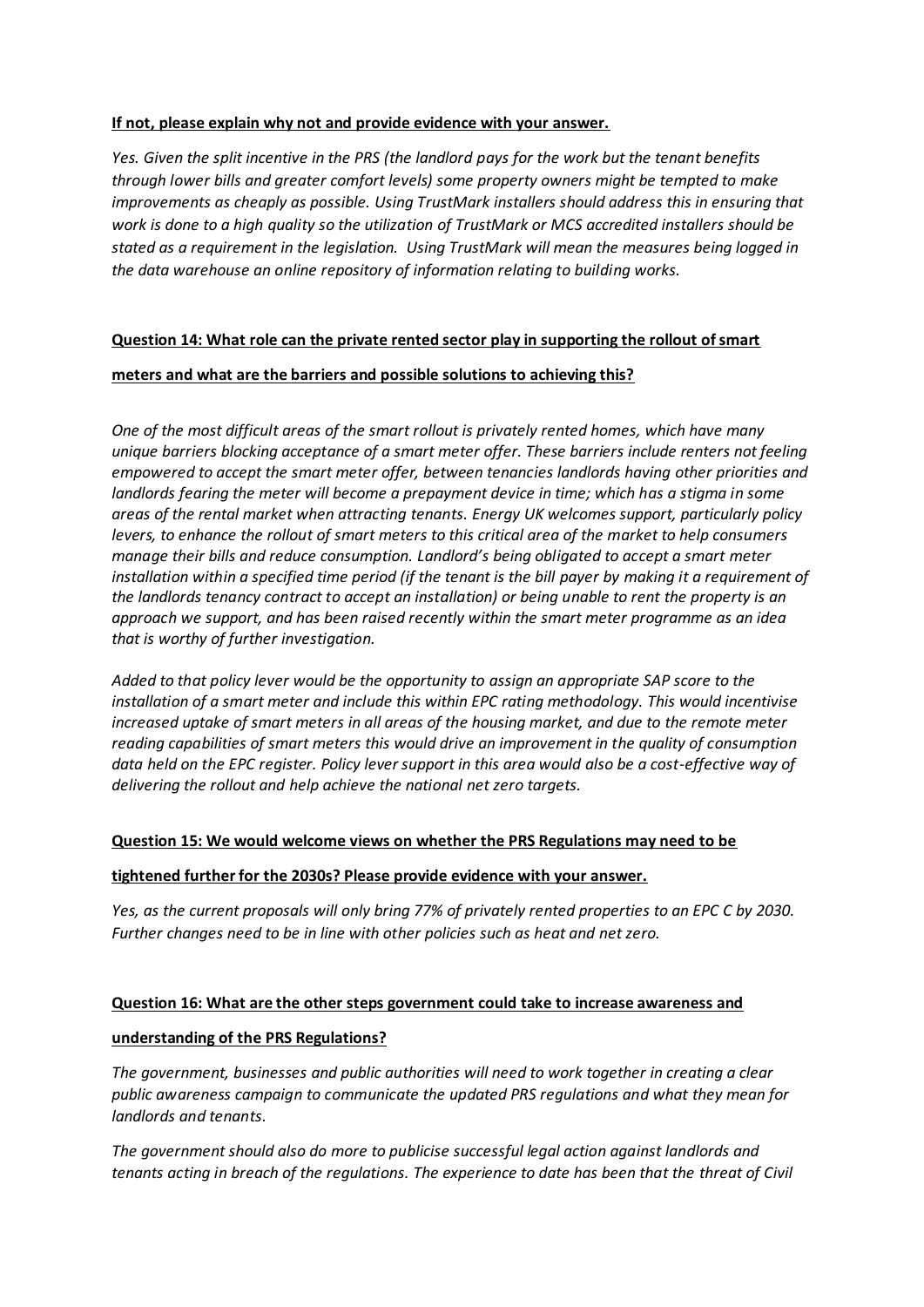*Penalty Notices is an effective deterrent, however they are not always widely recognised, particularly amongst landlords with fewer properties. Tenants can also be unaware that they can claim rent back in certain situations.* 

*Separately, the establishment of a national register of landlords and lettings agents, open to everyone, which includes whether they belong to an accreditation scheme, would help to ensure tenants and prospective tenants' awareness of the PRS Regulations, whilst simultaneously providing assurance that their landlord or agent is legitimate and knowing if they are accredited can give further comfort. A register would also help councils to communicate with landlords in their area and to promote accreditation schemes and local landlord forums.*

**Question 17: Is the introduction of a PRS property compliance and exemptions database necessary to help local authorities to proactively enforce minimum energy efficiency standards? If yes, should we include the per-property registration fee within the cost cap? If not, what alternatives to a PRS property compliance and exemption database would you**

#### **suggest?**

*Others will be better placed to respond. However, without an effective compliance process, ultimately the new regulations will fail to drive improvements across the PRS.*

*Also, we would not support registration fees being included in the cost cap, this again will only serve to limit the investments landlords make into their actual proprieties, and in some instances may prevent landlords from making any investment (i.e. where the registration fee is what pushes the cost of a measure above the cap, e.g. SWI).* 

**Question 18: Do you agree that government should set a maximum total registration fee for landlords with a very large portfolio? If yes, how many properties should qualify as a "very large" portfolio? What should the maximum fee be? If you do not agree to a maximum total registration fee proposal, do you have alternative suggestions?**

*Others will be better placed to respond.*

**Question 19: Should government seek primary powers to place a requirement on letting agents and online property platforms to only advertise and let properties compliant with the PRS Regulations? If not, please explain why not and provide evidence with your answer.**

*Yes. Without effective compliance and enforcement processes, ultimately the new regulations will fail to drive improvements across the PRS.*

#### **Question 20: Should government remove the seven to twenty-one day exemption period on**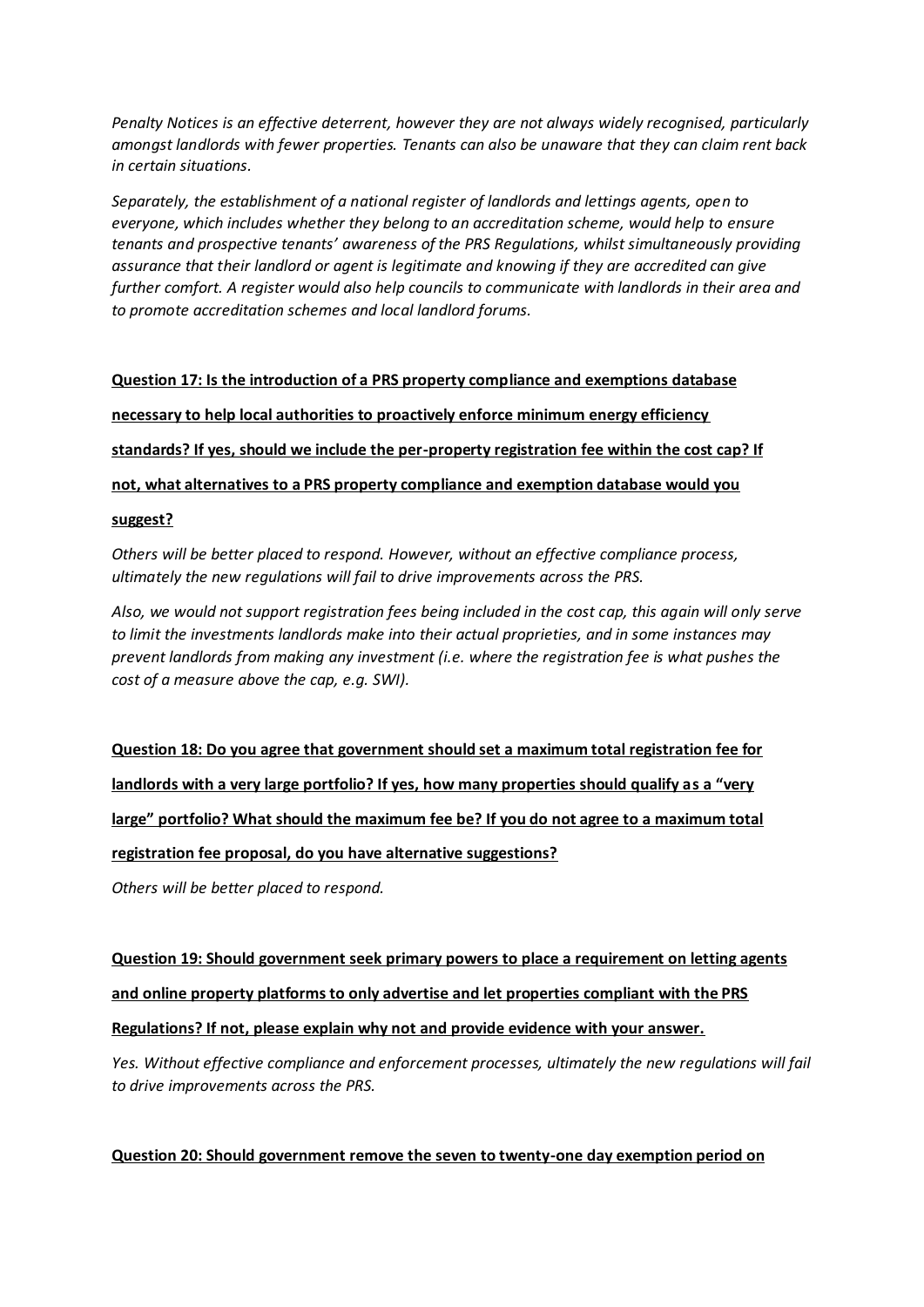#### **landlords making all reasonable efforts to provide a valid EPC prior to a property being**

#### **marketed or let? If not, please explain why not and provide evidence with your answer.**

*Yes. Without effective compliance and enforcement processes, ultimately the new regulations will fail to drive improvements across the PRS.*

#### **Question 21: Should government increase the level of the fixed civil penalty fine for offences**

### **under the EPB Regulations (currently set at £200)? If yes, how high should the fine be?**

#### **Yes. The level of fine needs to be sufficiently high to deter non-compliance.**

*Without effective compliance and enforcement processes, ultimately the new regulations will fail to drive improvements across the PRS.*

#### **Question 22: Should government enable LAs to inspect properties for PRS compliance? If not,**

#### **please explain why not and provide evidence with your answer.**

*Yes. Without effective compliance and enforcement processes, ultimately the new regulations will fail to drive improvements across the PRS.*

*It will, however, be vitally important that the government ensure Las are funded to conduct such activities. Without additional funding it is unlikely Las will have the ability to take on this additional responsibility.*

#### **Question 23: Should government permit local authorities to use EPC Open Data for some**

#### **phases of PRS enforcement? Please provide evidence with your answer.**

*Yes. Without effective compliance and enforcement processes, ultimately the new regulations will fail to drive improvements across the PRS.*

*It will, however, be vitally important that the government ensure Las are funded to conduct such activities. Without additional funding it is unlikely Las will have the ability to take on this additional responsibility.*

#### **Question 24: Should there be a requirement for post-improvement EPCs (and for the cost to be**

#### **included within the cost cap)?**

*Yes. We would not, however, support the cost of a post-improvement EPC being included in the cost cap, this again will only serve to limit the investments landlords make into their actual proprieties, and in some instances may prevent landlords from making any investment (i.e. where the EPC cost pushes the cost of a measure above the cap, e.g. SWI). We do not believe it is unreasonable for any Landlord as a matter of best practice to be required to have an up-to-date and accurate EPC for each and every property they let. We believe the pre and post EPCs should be part of the PAS technical survey and post-installation survey.*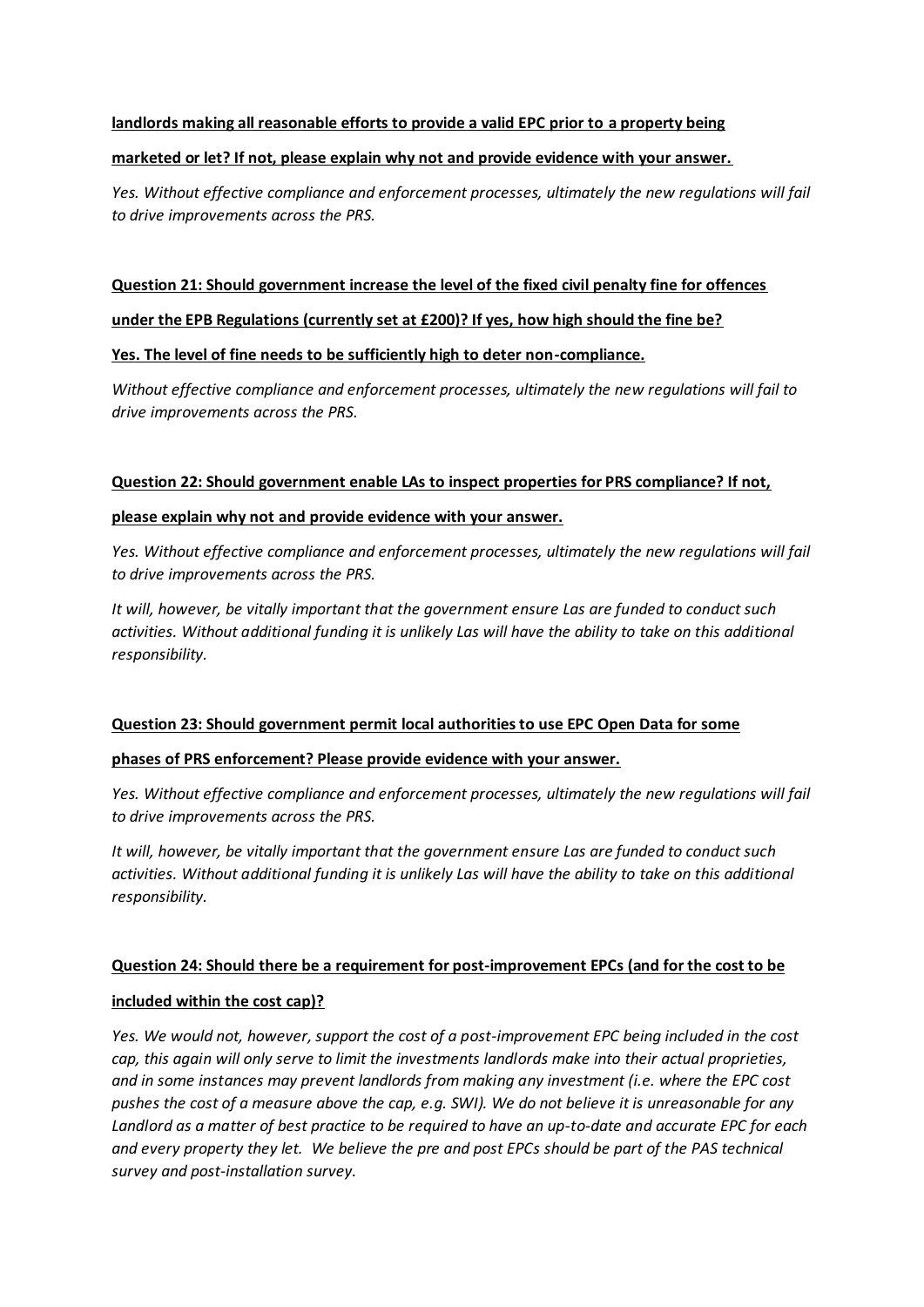*This information will better delineate compliant and non-compliant landlords.*

#### **Question 25: Should a valid EPC be in place at all times while a property is let?**

*We do not believe it is unreasonable for any Landlord as a matter of best practice to be required to have an up-to-date and accurate EPC for each and every property they let.*

#### **Question 26: How can the most consistent set of recommendations in the EPC be assured?**

#### **Does using only the most recent SAP methodology allow this?**

*The EPC rating is only as effective as the extent its design accommodates for. Additional considerations need to be accounted for within the methodology at which the energy efficiency of a particular dwelling is calculated.* 

*The underlying numbers within the carbon impacts assessment need to ultimately be amended to rank the different fuels appropriately. A prime example would be that the implementation of a low carbon heating system will not necessarily materially impact an EPC rating as proportionately as it could. EPC's must also recognise low-carbon heating technologies and include these within EPC recommendations. Currently EPC's fail to acknowledge the efficiency of low-carbon heating technologies. EPC's also do not include the installation of heat pumps within recommendations for space heating and instead a new fossil fuel consuming boiler will be recommended as a replacement for inefficient heating systems. This does not align with government ambitions to improve the energy efficiency of existing housing stock or the aim to dramatically increase heat pump installations recently announced as part of the 10 Point green recovery Plan.*

*Furthermore, SAP struggles to keep pace with rapid innovation. Ultimately if the government is seeking/looking to encourage innovative measures, the SAP process will either need to be sped up quite significantly (we note that the next SAP update is not due until 2025), or other pragmatic solutions will need to be developed to provide a score for such measures so they can be included in 'mainstream' policy. A heavy reliance on SAP will never lead to efficient innovation as its processes are too slow to catch up with the rapid pace of innovation.* 

*By this virtue Government needs to remain cognisant that the EPC alone may not be the most appropriate tool in the future to measure standards or prompt action. Whilst the EPC currently remains the best tool we have; there needs to be recognition that a future review and reform needs to take place. This needs to be carefully handled to ensure that the current EPC targets are not undermined and that fabric upgrades remain relevant.*

*A revised EPC could, for example, also look to reflect smart meters to encourage uptake and enable households to clearly realise the benefits of Smart Metering. Varying stamp duties could be another consideration.* 

#### **Question 27: Should listed buildings and those in a conservation area be legally required to**

## **have an EPC?**

*Energy UK sees no reason why listed buildings in a conservation area should not be required to have an EPC.*